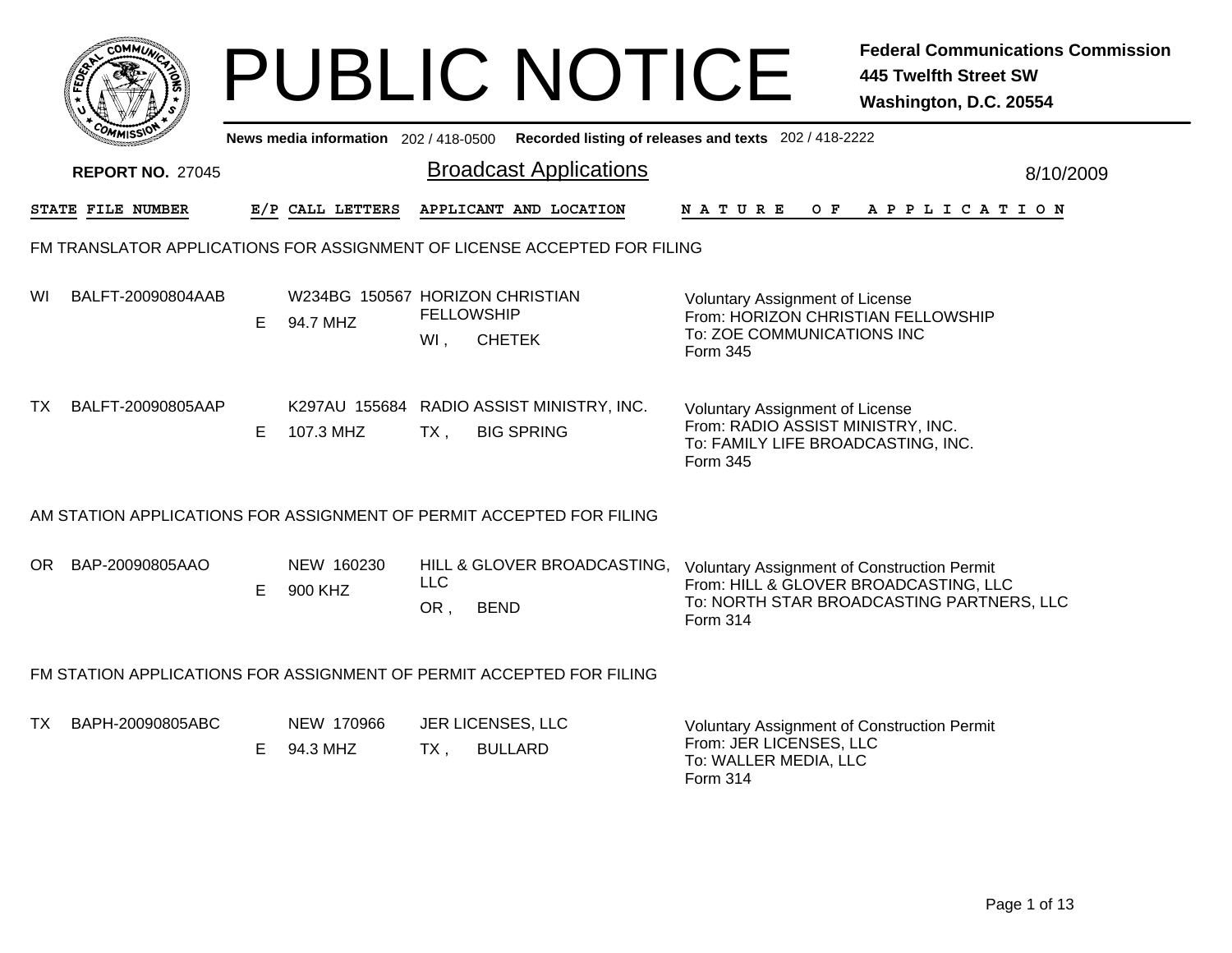|     | $\overline{\text{c}}$ OMM $\overline{\text{u}}$                           |   |                                     |                  | <b>PUBLIC NOTICE</b>                                                                      |                                                       | <b>Federal Communications Commission</b><br><b>445 Twelfth Street SW</b><br>Washington, D.C. 20554 |  |  |  |  |  |
|-----|---------------------------------------------------------------------------|---|-------------------------------------|------------------|-------------------------------------------------------------------------------------------|-------------------------------------------------------|----------------------------------------------------------------------------------------------------|--|--|--|--|--|
|     |                                                                           |   | News media information 202/418-0500 |                  |                                                                                           | Recorded listing of releases and texts 202 / 418-2222 |                                                                                                    |  |  |  |  |  |
|     | <b>REPORT NO. 27045</b>                                                   |   |                                     |                  | <b>Broadcast Applications</b>                                                             |                                                       | 8/10/2009                                                                                          |  |  |  |  |  |
|     | STATE FILE NUMBER                                                         |   | E/P CALL LETTERS                    |                  | APPLICANT AND LOCATION                                                                    | N A T U R E<br>O F                                    | A P P L I C A T I O N                                                                              |  |  |  |  |  |
|     | DIGITAL CLASS A TV APPLICATIONS FOR DIGITAL FLASH CUT ACCEPTED FOR FILING |   |                                     |                  |                                                                                           |                                                       |                                                                                                    |  |  |  |  |  |
| SC. | BDFCDVA-20090805AAS                                                       | Е | WGSI-CA 4350<br>CHAN-11             | INC.<br>SC.      | BEACH TV OF SOUTH CAROLINA, Minor change of callsign WGSI-CA.<br><b>MURRELLS INLET</b>    |                                                       |                                                                                                    |  |  |  |  |  |
|     |                                                                           |   |                                     |                  | DIGITAL TRANSLATOR OR DIGITAL LPTV APPLICATIONS FOR DIGITAL FLASH CUT ACCEPTED FOR FILING |                                                       |                                                                                                    |  |  |  |  |  |
| AR. | BDFCDVL-20090805ABG                                                       | E | <b>KTKO-LP</b><br>130918<br>CHAN-8  | TKO, INC.<br>AR, | <b>HARRISON</b>                                                                           | Minor change of callsign KTKO-LP.                     |                                                                                                    |  |  |  |  |  |
| UT  | BDFCDTT-20090805ACS                                                       | Е | K36FV 69323<br>CHAN-36              | UT,              | UNIVERSITY OF UTAH<br><b>HATCH</b>                                                        | Minor change of callsign K36FV.                       |                                                                                                    |  |  |  |  |  |
|     | AM STATION APPLICATIONS FOR DIRECT MEASUREMENT ACCEPTED FOR FILING        |   |                                     |                  |                                                                                           |                                                       |                                                                                                    |  |  |  |  |  |
| NC. | BZ-20090713ADR                                                            | P | <b>WHKP 54615</b><br>1450 KHZ       | NC,              | RADIO HENDERSONVILLE, INC.<br>HENDERSONVILLE                                              | <b>Direct Measurement</b>                             |                                                                                                    |  |  |  |  |  |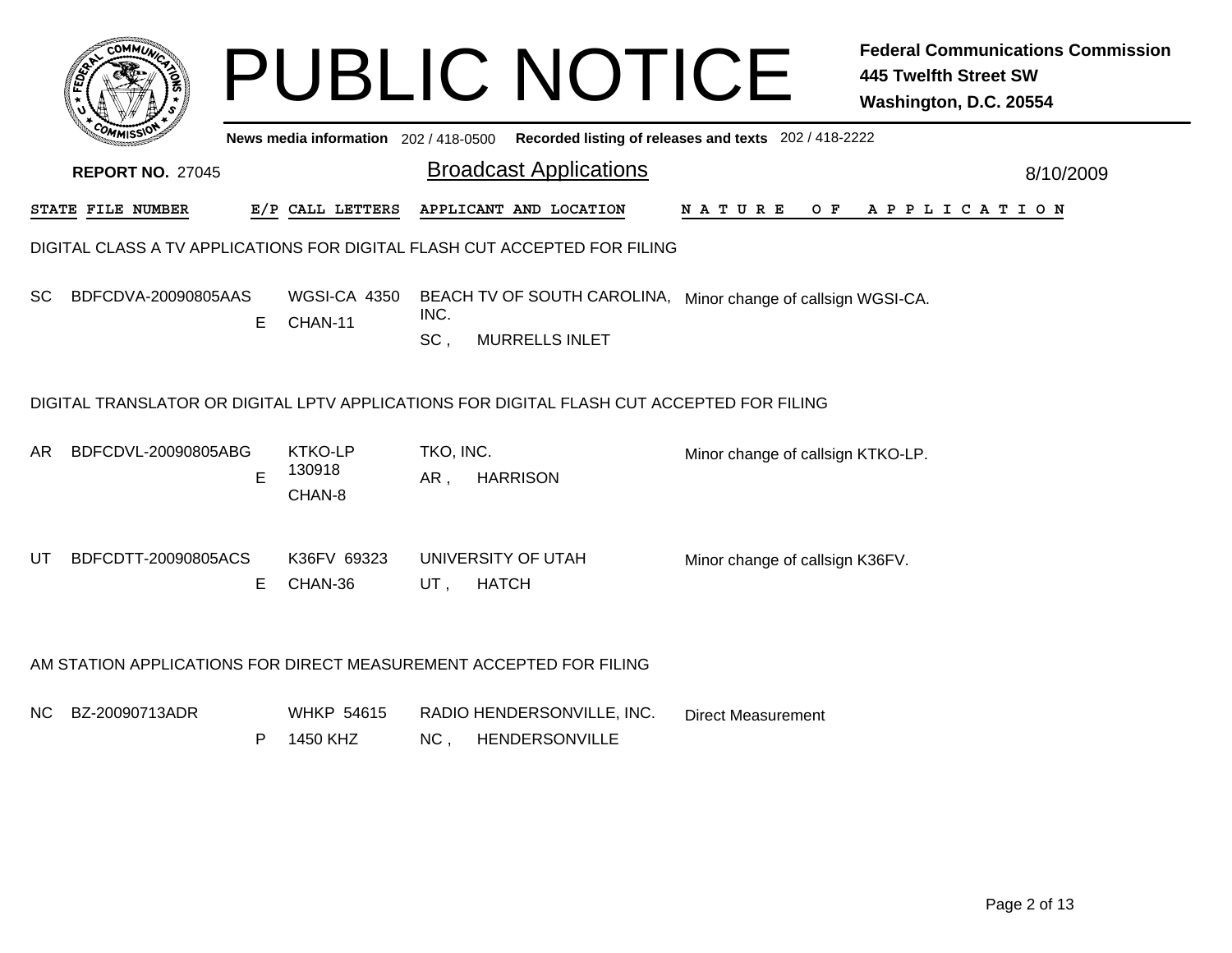|      | сомми                                                                |    |                                       |                          | <b>PUBLIC NOTICE</b>                                                                              |                                                       | <b>Federal Communications Commission</b><br><b>445 Twelfth Street SW</b><br>Washington, D.C. 20554 |  |  |  |  |  |
|------|----------------------------------------------------------------------|----|---------------------------------------|--------------------------|---------------------------------------------------------------------------------------------------|-------------------------------------------------------|----------------------------------------------------------------------------------------------------|--|--|--|--|--|
|      |                                                                      |    | News media information 202 / 418-0500 |                          |                                                                                                   | Recorded listing of releases and texts 202 / 418-2222 |                                                                                                    |  |  |  |  |  |
|      | <b>REPORT NO. 27045</b>                                              |    |                                       |                          | <b>Broadcast Applications</b>                                                                     |                                                       | 8/10/2009                                                                                          |  |  |  |  |  |
|      | STATE FILE NUMBER                                                    |    | E/P CALL LETTERS                      |                          | APPLICANT AND LOCATION                                                                            | N A T U R E<br>O F                                    | A P P L I C A T I O N                                                                              |  |  |  |  |  |
|      | DIGITAL CLASS A TV APPLICATIONS FOR DISPLACEMENT ACCEPTED FOR FILING |    |                                       |                          |                                                                                                   |                                                       |                                                                                                    |  |  |  |  |  |
| SC.  | BDISDVA-20090805AAU                                                  | E  | CHAN-8                                | INC.<br>SC,              | WGSC-CA 4349 BEACH TV OF SOUTH CAROLINA, Minor change of callsign WGSC-CA.<br><b>MYRTLE BEACH</b> |                                                       |                                                                                                    |  |  |  |  |  |
| WA.  | BDISDTA-20090805ABR                                                  | P  | CHAN-35                               | YAKIMA<br>WA,            | KDHW-LP 10907 CHRISTIAN BROADCASTING OF<br>YAKIMA                                                 | Minor change of callsign KDHW-LP.                     |                                                                                                    |  |  |  |  |  |
|      |                                                                      |    |                                       |                          | DIGITAL TRANSLATOR OR DIGITAL LPTV APPLICATIONS FOR DISPLACEMENT ACCEPTED FOR FILING              |                                                       |                                                                                                    |  |  |  |  |  |
| CA.  | BDISDVL-20090805AAZ                                                  | E. | K39GY 67932<br>CHAN-2                 | <b>JEFF CHANG</b><br>CA, | <b>VICTORVILLE</b>                                                                                | Minor change of callsign K39GY.                       |                                                                                                    |  |  |  |  |  |
| OK . | BDISDTT-20090805ABN                                                  | E. | K57HY 25699<br>CHAN-26                | OK,                      | GUYMON TV TRANSLATOR, INC.<br><b>GUYMON</b>                                                       | Minor change of callsign K57HY.                       |                                                                                                    |  |  |  |  |  |
| OK   | BDISDTT-20090805ABO                                                  | E. | K28GI 25697<br>CHAN-28                | OK .                     | GUYMON TV TRANSLATOR, INC.<br><b>GUYMON</b>                                                       | Minor change of callsign K28GI.                       |                                                                                                    |  |  |  |  |  |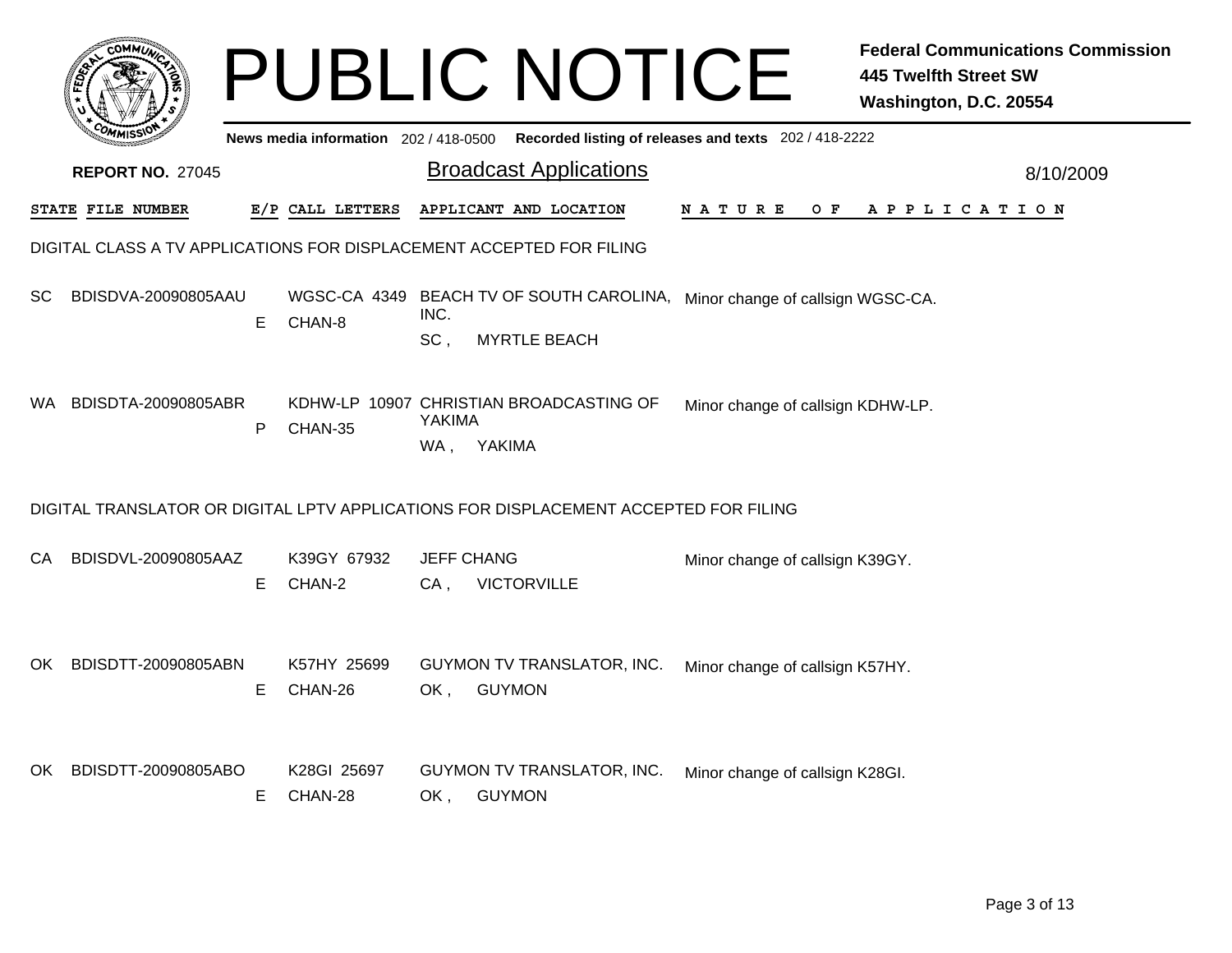| <b>COMMU</b>                                                                         |    |                                       |     | <b>PUBLIC NOTICE</b>                        |                                                       | <b>Federal Communications Commission</b><br><b>445 Twelfth Street SW</b><br>Washington, D.C. 20554 |  |  |  |  |  |  |
|--------------------------------------------------------------------------------------|----|---------------------------------------|-----|---------------------------------------------|-------------------------------------------------------|----------------------------------------------------------------------------------------------------|--|--|--|--|--|--|
|                                                                                      |    | News media information 202 / 418-0500 |     |                                             | Recorded listing of releases and texts 202 / 418-2222 |                                                                                                    |  |  |  |  |  |  |
| <b>REPORT NO. 27045</b>                                                              |    |                                       |     | <b>Broadcast Applications</b>               |                                                       | 8/10/2009                                                                                          |  |  |  |  |  |  |
| STATE FILE NUMBER                                                                    |    | E/P CALL LETTERS                      |     | APPLICANT AND LOCATION                      | N A T U R E<br>O F                                    | A P P L I C A T I O N                                                                              |  |  |  |  |  |  |
| DIGITAL TRANSLATOR OR DIGITAL LPTV APPLICATIONS FOR DISPLACEMENT ACCEPTED FOR FILING |    |                                       |     |                                             |                                                       |                                                                                                    |  |  |  |  |  |  |
| BDISDTT-20090805ABP<br>OK.                                                           | E. | K30FY 25696<br>CHAN-30                | OK, | GUYMON TV TRANSLATOR, INC.<br><b>GUYMON</b> | Minor change of callsign K30FY.                       |                                                                                                    |  |  |  |  |  |  |
| BDISDTT-20090805ABQ<br>OK.                                                           | Е  | K59GF 25698<br>CHAN-32                | OK, | GUYMON TV TRANSLATOR, INC.<br>GUYMON, ETC.  | Minor change of callsign K59GF.                       |                                                                                                    |  |  |  |  |  |  |
| AM STATION APPLICATIONS FOR LICENSE TO COVER APPLICATION FOR REVIEW                  |    |                                       |     |                                             |                                                       |                                                                                                    |  |  |  |  |  |  |
| BL-20080801BCZ<br>WY.                                                                | P  | DKJJL 129604<br>540 KHZ               | WY, | TIMOTHY C. CUTFORTH<br><b>PINE BLUFFS</b>   | License to cover.                                     | Application dismissed per 1800B3-MFW letter dated 2/19/2009                                        |  |  |  |  |  |  |
|                                                                                      |    |                                       |     |                                             |                                                       | Petition for Reconsideration Filed 03/23/2009 by Timothy C. Cutforth                               |  |  |  |  |  |  |
|                                                                                      |    |                                       |     |                                             |                                                       | Petition for Leave to File Supplement and Supplement filed 3/24/09.                                |  |  |  |  |  |  |
|                                                                                      |    |                                       |     |                                             | 09-1365, released 06/19/2009.                         | Petition for Reconsideration denied per letter ref. 1800B3-MFW, DA                                 |  |  |  |  |  |  |
|                                                                                      |    |                                       |     |                                             |                                                       | Application for Review Filed 07/20/2009 by Timothy C. Cutforth                                     |  |  |  |  |  |  |
|                                                                                      |    |                                       |     |                                             |                                                       |                                                                                                    |  |  |  |  |  |  |
|                                                                                      |    |                                       |     |                                             |                                                       |                                                                                                    |  |  |  |  |  |  |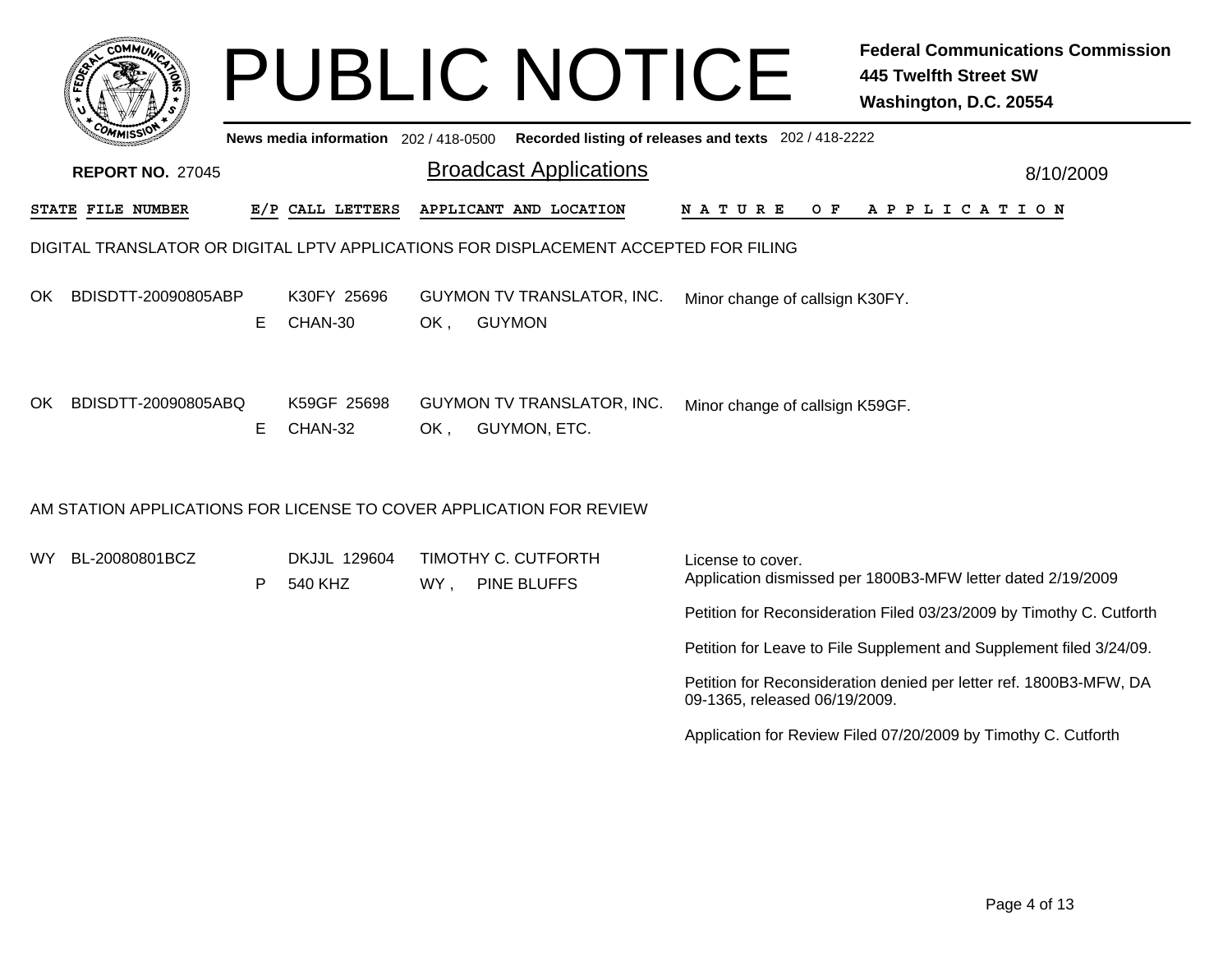|           |                                                                                          |    |                                     |                                                                     | <b>PUBLIC NOTICE</b>                                  |                                                       | <b>Federal Communications Commission</b><br><b>445 Twelfth Street SW</b><br>Washington, D.C. 20554 |  |  |  |  |  |
|-----------|------------------------------------------------------------------------------------------|----|-------------------------------------|---------------------------------------------------------------------|-------------------------------------------------------|-------------------------------------------------------|----------------------------------------------------------------------------------------------------|--|--|--|--|--|
|           |                                                                                          |    | News media information 202/418-0500 |                                                                     |                                                       | Recorded listing of releases and texts 202 / 418-2222 |                                                                                                    |  |  |  |  |  |
|           | <b>REPORT NO. 27045</b>                                                                  |    |                                     |                                                                     | <b>Broadcast Applications</b>                         |                                                       | 8/10/2009                                                                                          |  |  |  |  |  |
|           | STATE FILE NUMBER                                                                        |    | E/P CALL LETTERS                    |                                                                     | APPLICANT AND LOCATION                                | N A T U R E<br>O F                                    | A P P L I C A T I O N                                                                              |  |  |  |  |  |
|           | DIGITAL TRANSLATOR OR DIGITAL LPTV APPLICATIONS FOR LICENSE TO COVER ACCEPTED FOR FILING |    |                                     |                                                                     |                                                       |                                                       |                                                                                                    |  |  |  |  |  |
| <b>FL</b> | BLDTL-20090805ABX                                                                        | Е  | W43CB 6044<br>CHAN-43               | INC.<br>$FL$ ,                                                      | MINISTERIO OSCAR AGUERO,<br><b>MATECUMBE</b>          | callsign W43CB.                                       | License to cover construction permit no: BDFCDTL-20090203ABA,                                      |  |  |  |  |  |
|           | DIGITAL TV APPLICATIONS FOR LICENSE TO COVER ACCEPTED FOR FILING                         |    |                                     |                                                                     |                                                       |                                                       |                                                                                                    |  |  |  |  |  |
| MD.       | BLCDT-20090804ACD                                                                        | E. | <b>WJAL 10259</b><br>CHAN-39        | $MD$ .                                                              | <b>ENTRAVISION HOLDINGS, LLC</b><br><b>HAGERSTOWN</b> | callsign WJAL.                                        | License to cover construction permit no: BPCDT-20090730ACS,                                        |  |  |  |  |  |
| MO.       | BLCDT-20090805AAX                                                                        | Е  | <b>KRBK 166319</b><br>CHAN-49       | INTERNATIONAL, INC.<br>$MO$ ,                                       | KOPLAR COMMUNICATIONS<br><b>OSAGE BEACH</b>           | callsign KRBK.                                        | License to cover construction permit no: BPCDT-20090123ASV,                                        |  |  |  |  |  |
|           | FM STATION APPLICATIONS FOR LICENSE TO COVER ACCEPTED FOR FILING                         |    |                                     |                                                                     |                                                       |                                                       |                                                                                                    |  |  |  |  |  |
| TN.       | BLED-20090805AAM                                                                         | Е  | <b>WPRH 93121</b><br>90.9 MHZ       | <b>AMERICAN FAMILY</b><br><b>ASSOCIATION</b><br><b>PARIS</b><br>TN, |                                                       | License to cover.                                     |                                                                                                    |  |  |  |  |  |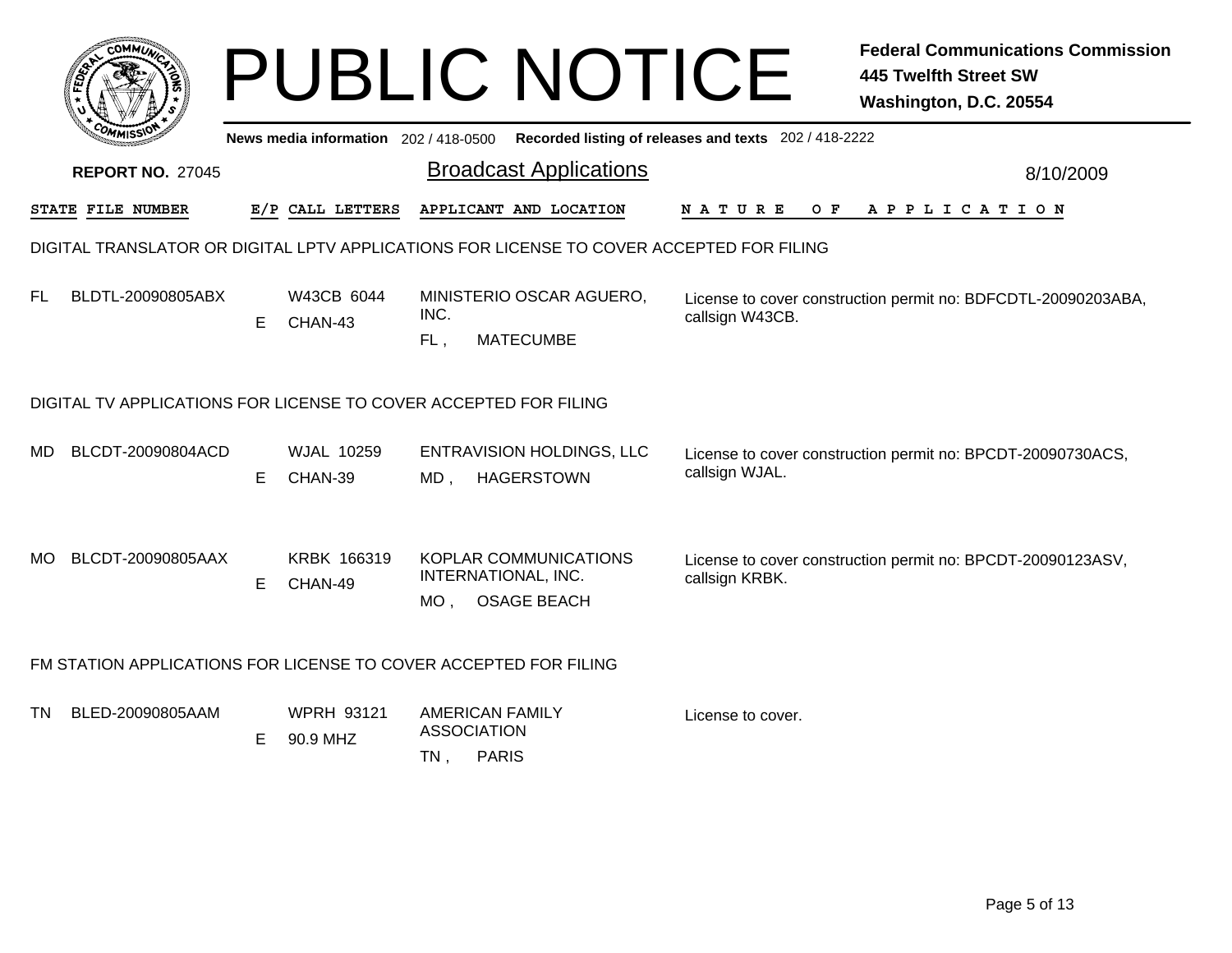|      |                                                                     |    |                               |                |                                                                    | <b>PUBLIC NOTICE</b>                                                                        | <b>Federal Communications Commission</b><br><b>445 Twelfth Street SW</b><br>Washington, D.C. 20554 |
|------|---------------------------------------------------------------------|----|-------------------------------|----------------|--------------------------------------------------------------------|---------------------------------------------------------------------------------------------|----------------------------------------------------------------------------------------------------|
|      |                                                                     |    |                               |                |                                                                    | News media information 202 / 418-0500 Recorded listing of releases and texts 202 / 418-2222 |                                                                                                    |
|      | <b>REPORT NO. 27045</b>                                             |    |                               |                | <b>Broadcast Applications</b>                                      |                                                                                             | 8/10/2009                                                                                          |
|      | STATE FILE NUMBER                                                   |    | E/P CALL LETTERS              |                | APPLICANT AND LOCATION                                             |                                                                                             | NATURE OF APPLICATION                                                                              |
|      | FM STATION APPLICATIONS FOR LICENSE TO COVER ACCEPTED FOR FILING    |    |                               |                |                                                                    |                                                                                             |                                                                                                    |
| LA.  | BLED-20090805AAQ                                                    | E. | <b>KDAQ 4317</b><br>89.9 MHZ  | <b>COLLEGE</b> | BD SUPERVISORS, LOUISIANA<br><b>STATE UNIVERSITY &amp; A&amp;M</b> | License to cover.                                                                           |                                                                                                    |
|      |                                                                     |    |                               | LA .           | <b>SHREVEPORT</b>                                                  |                                                                                             |                                                                                                    |
| OR . | BLED-20090805ABV                                                    | E. | <b>KMKR 59346</b><br>92.1 MHZ |                | <b>LANE COUNTY SCHOOL</b><br><b>DISTRICT NO. 4J</b>                | License to cover.                                                                           |                                                                                                    |
|      |                                                                     |    |                               | OR ,           | <b>OAKRIDGE</b>                                                    |                                                                                             |                                                                                                    |
| OR.  | BLED-20090805ABW                                                    | E  | 91.9 MHZ                      |                | KRVM-FM 59340 LANE COUNTY SCHOOL<br><b>DISTRICT NO. 4J</b>         | License to cover.                                                                           |                                                                                                    |
|      |                                                                     |    |                               |                | OR, EUGENE                                                         |                                                                                             |                                                                                                    |
|      | FM TRANSLATOR APPLICATIONS FOR LICENSE TO COVER ACCEPTED FOR FILING |    |                               |                |                                                                    |                                                                                             |                                                                                                    |
| AL.  | BLFT-20090805AAE                                                    |    | W287BM 157477 TTI, INC.       |                |                                                                    | License to cover.                                                                           |                                                                                                    |
|      |                                                                     | E. | 105.1 MHZ                     | AL,            | <b>TUSCALOOSA</b>                                                  |                                                                                             |                                                                                                    |
| VA - | BLFT-20090805ABS                                                    |    | W254AH 18879                  |                | POSITIVE ALTERNATIVE RADIO,                                        | License to cover.                                                                           |                                                                                                    |
|      |                                                                     | E  | 98.7 MHZ                      | INC.<br>VA,    | <b>FARMVILLE</b>                                                   |                                                                                             |                                                                                                    |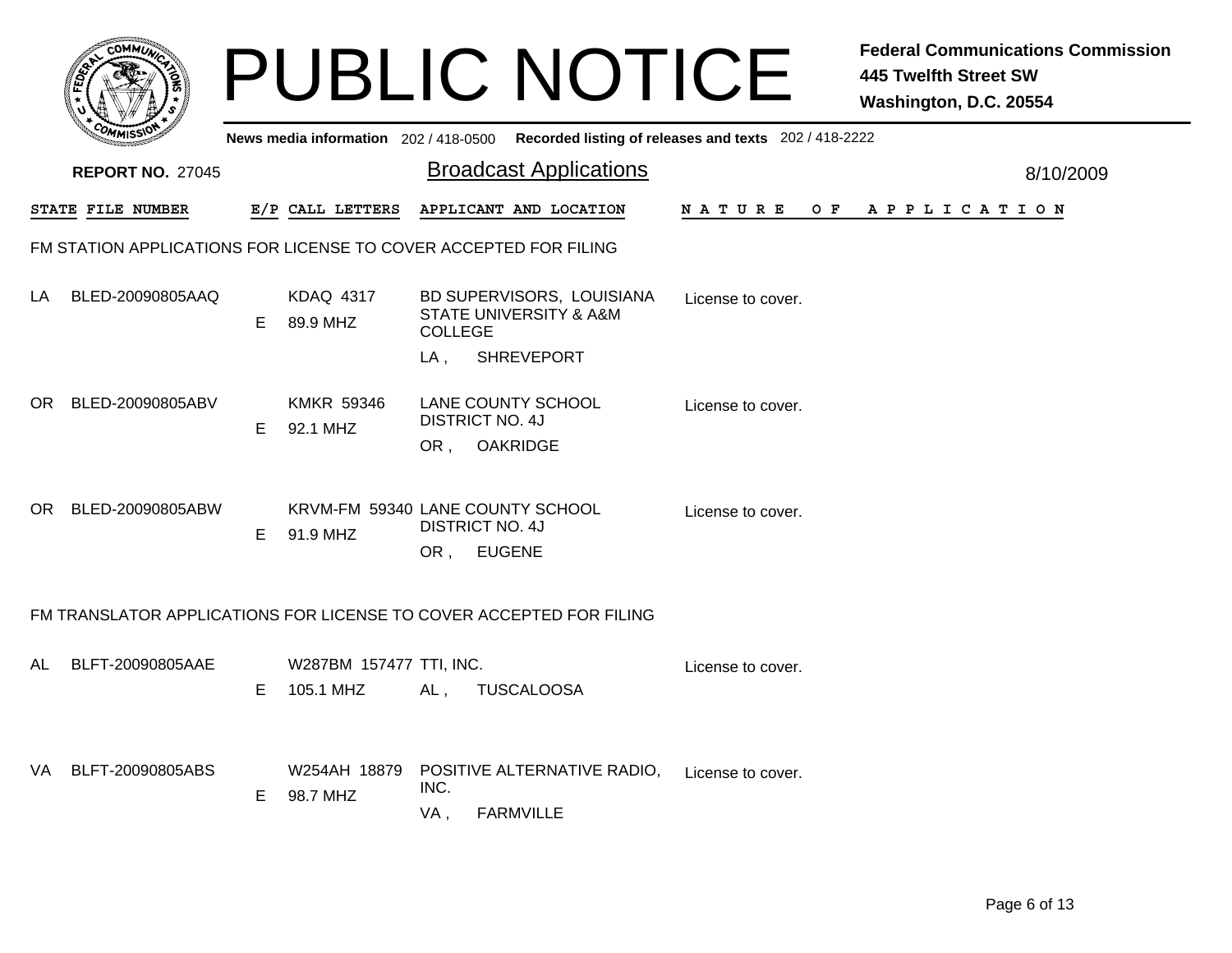|     | <b>COMMU</b>                                                       |    |                                     |                   | <b>PUBLIC NOTICE</b>                                                          |                                                       | <b>Federal Communications Commission</b><br><b>445 Twelfth Street SW</b><br>Washington, D.C. 20554 |
|-----|--------------------------------------------------------------------|----|-------------------------------------|-------------------|-------------------------------------------------------------------------------|-------------------------------------------------------|----------------------------------------------------------------------------------------------------|
|     |                                                                    |    | News media information 202/418-0500 |                   |                                                                               | Recorded listing of releases and texts 202 / 418-2222 |                                                                                                    |
|     | <b>REPORT NO. 27045</b>                                            |    |                                     |                   | <b>Broadcast Applications</b>                                                 |                                                       | 8/10/2009                                                                                          |
|     | STATE FILE NUMBER                                                  |    | E/P CALL LETTERS                    |                   | APPLICANT AND LOCATION                                                        | N A T U R E                                           | OF APPLICATION                                                                                     |
|     |                                                                    |    |                                     |                   | FM TRANSLATOR APPLICATIONS FOR LICENSE TO COVER ACCEPTED FOR FILING           |                                                       |                                                                                                    |
| TX. | BLFT-20090805ABT                                                   | E. | K260BM 65769<br>89.1 MHZ            | <b>FOUNDATION</b> | <b>KSBJ EDUCATIONAL</b>                                                       | License to cover.                                     |                                                                                                    |
|     |                                                                    |    |                                     | $TX$ ,            | <b>SUGAR LAND</b>                                                             |                                                       |                                                                                                    |
| TX. | BLFT-20090805ACJ                                                   | E  | 99.3 MHZ                            | $TX$ ,            | K255CC 122163 DALHART COMMUNITY RADIO<br><b>DALHART</b>                       | License to cover.                                     |                                                                                                    |
|     | LOW POWER FM APPLICATIONS FOR LICENSE TO COVER ACCEPTED FOR FILING |    |                                     |                   |                                                                               |                                                       |                                                                                                    |
|     |                                                                    |    |                                     |                   |                                                                               |                                                       |                                                                                                    |
| NC. | BLL-20090805ACL                                                    | E. | 97.1 MHZ                            |                   | WICE-LP 134678 EBENEZER PENTECOSTAL<br><b>RADIO SERVICE</b>                   | License to cover.                                     |                                                                                                    |
|     |                                                                    |    |                                     | NC,               | HENDERSONVILLE                                                                |                                                       |                                                                                                    |
|     |                                                                    |    |                                     |                   | AM STATION APPLICATIONS FOR MINOR AMENDMENT TO A CONSTRUCTION PERMIT RECEIVED |                                                       |                                                                                                    |
| TX. | BP-20090401AUH                                                     | Е  | <b>KRTX 57804</b><br>980 KHZ        |                   | <b>ALELUYA CHRISTIAN</b><br><b>BROADCASTING, INC.</b>                         | Engineering Amendment filed 08/05/2009                |                                                                                                    |
|     |                                                                    |    |                                     | $TX$ .            | ROSENBERG/RICHMOND                                                            |                                                       |                                                                                                    |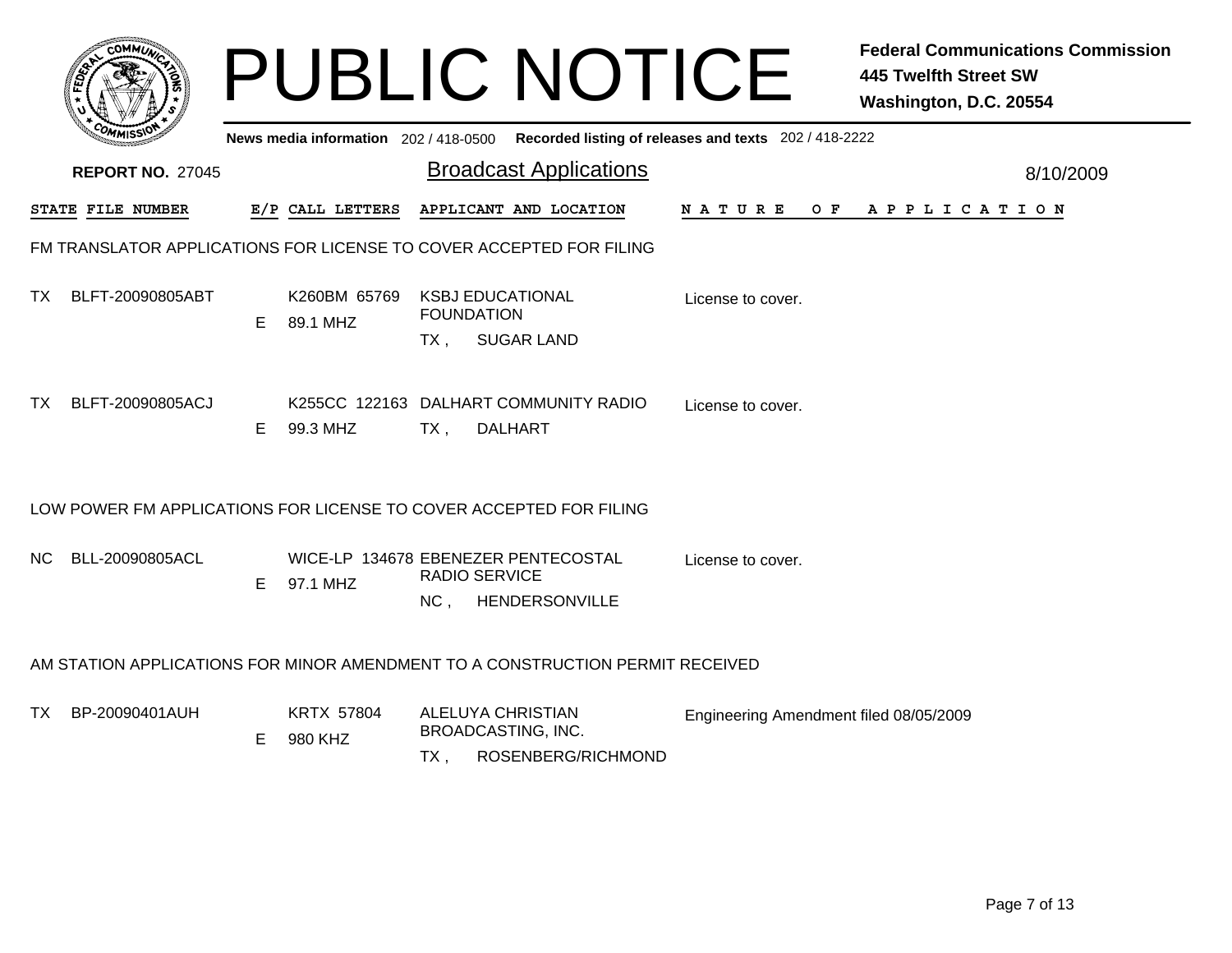| сомми                   |                                       | <b>PUBLIC NOTICE</b>                                                                   | <b>Federal Communications Commission</b><br><b>445 Twelfth Street SW</b><br>Washington, D.C. 20554                                                                                                           |
|-------------------------|---------------------------------------|----------------------------------------------------------------------------------------|--------------------------------------------------------------------------------------------------------------------------------------------------------------------------------------------------------------|
|                         | News media information 202 / 418-0500 |                                                                                        | Recorded listing of releases and texts 202 / 418-2222                                                                                                                                                        |
| <b>REPORT NO. 27045</b> |                                       | <b>Broadcast Applications</b>                                                          | 8/10/2009                                                                                                                                                                                                    |
| STATE FILE NUMBER       | E/P CALL LETTERS                      | APPLICANT AND LOCATION                                                                 | N A T U R E<br>$O$ $F$<br>A P P L I C A T I O N                                                                                                                                                              |
|                         |                                       | AM STATION APPLICATIONS FOR MINOR AMENDMENT TO A CONSTRUCTION PERMIT RECEIVED          |                                                                                                                                                                                                              |
| BP-20090414AGD<br>WV.   | <b>WBUC 9301</b><br>Е<br>1460 KHZ     | <b>WEST VIRGINIA RADIO</b><br><b>CORPORATION OF</b><br><b>BUCKHANNON</b>               | Engineering Amendment filed 08/05/2009                                                                                                                                                                       |
|                         |                                       | <b>BUCKHANNON</b><br>WV.                                                               |                                                                                                                                                                                                              |
|                         |                                       | AM STATION APPLICATIONS FOR MINOR CHANGE TO A LICENSED FACILITY ACCEPTED FOR FILING    |                                                                                                                                                                                                              |
| BP-20090805AAK<br>СT    | <b>WYBC 72820</b><br>E<br>1340 KHZ    | YALE BROADCASTING<br>COMPANY, INC.<br><b>NEW HAVEN</b><br>CT,                          | Minor change in licensed facilities.                                                                                                                                                                         |
|                         |                                       | AM STATION APPLICATIONS FOR MINOR CHANGE TO A LICENSED FACILITY APPLICATION FOR REVIEW |                                                                                                                                                                                                              |
| BP-20060627ACB<br>MI    | <b>WJKN 53291</b><br>1510 KHZ<br>E.   | <b>SPRING ARBOR UNIVERSITY</b><br><b>JACKSON</b><br>MI,                                | Minor change in licensed facilities.<br>Engineering Amendment filed 05/15/2008<br>Engineering Amendment filed 05/29/2008<br>Engineering Amendment filed 11/06/2008<br>Engineering Amendment filed 02/18/2009 |
|                         |                                       |                                                                                        | Informal Objection Filed 03/04/2009 by Christian Family Network                                                                                                                                              |
|                         |                                       |                                                                                        | Opposition Filed 03/13/2009 by Spring Arbor University                                                                                                                                                       |
|                         |                                       |                                                                                        | Informal obection dismissed, application granted per letter ref.<br>1800B3-SS on 06/05/09.                                                                                                                   |
|                         |                                       |                                                                                        | Application for Review Filed 07/13/2009 by Christian Family Network                                                                                                                                          |
|                         |                                       |                                                                                        | Opposition Filed 07/16/2009 by Spring Arbor University                                                                                                                                                       |
|                         |                                       |                                                                                        | Page 8 of 13                                                                                                                                                                                                 |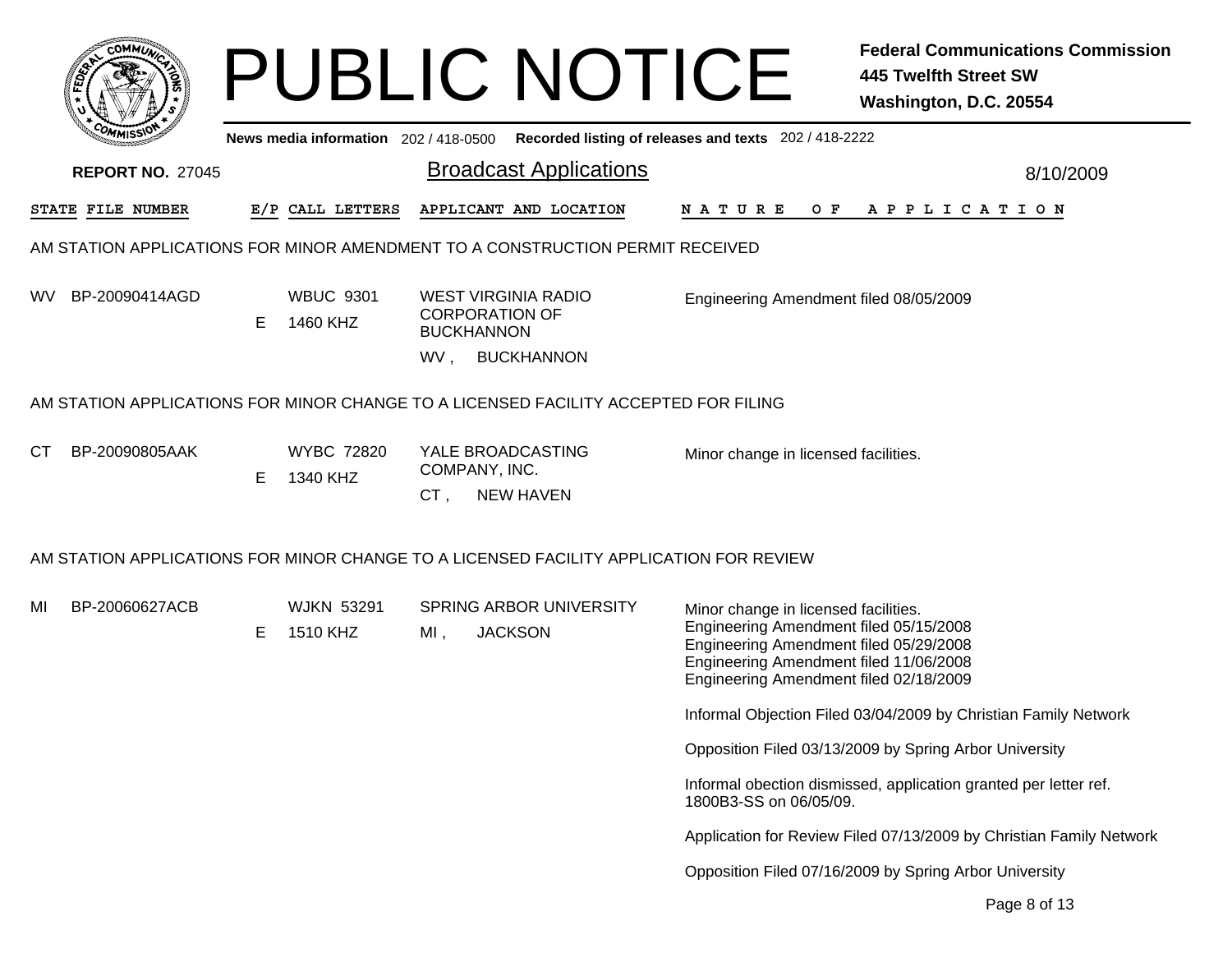|     | соммо                                                                                  |    |                                             |                          | <b>PUBLIC NOTICE</b>                                                                   |                                                                                                                          | <b>Federal Communications Commission</b><br><b>445 Twelfth Street SW</b><br>Washington, D.C. 20554 |  |  |  |  |
|-----|----------------------------------------------------------------------------------------|----|---------------------------------------------|--------------------------|----------------------------------------------------------------------------------------|--------------------------------------------------------------------------------------------------------------------------|----------------------------------------------------------------------------------------------------|--|--|--|--|
|     |                                                                                        |    | News media information 202 / 418-0500       |                          |                                                                                        | Recorded listing of releases and texts 202 / 418-2222                                                                    |                                                                                                    |  |  |  |  |
|     | <b>REPORT NO. 27045</b>                                                                |    |                                             |                          | <b>Broadcast Applications</b>                                                          |                                                                                                                          | 8/10/2009                                                                                          |  |  |  |  |
|     | STATE FILE NUMBER                                                                      |    | E/P CALL LETTERS                            |                          | APPLICANT AND LOCATION                                                                 | N A T U R E<br>O F                                                                                                       | APPLICATION                                                                                        |  |  |  |  |
|     | AM STATION APPLICATIONS FOR MINOR CHANGE TO A LICENSED FACILITY APPLICATION FOR REVIEW |    |                                             |                          |                                                                                        |                                                                                                                          |                                                                                                    |  |  |  |  |
| MI  | BP-20080124ACW                                                                         | Е  | KTGG 61993<br>1540 KHZ                      | $MI$ ,                   | <b>SPRING ARBOR UNIVERSITY</b><br><b>OKEMOS</b>                                        | Minor change in licensed facilities.<br>Engineering Amendment filed 05/29/2008<br>Engineering Amendment filed 02/18/2009 |                                                                                                    |  |  |  |  |
|     |                                                                                        |    |                                             |                          |                                                                                        |                                                                                                                          | Application granted per letter ref. 1800B3-SS on 06/05/09                                          |  |  |  |  |
|     |                                                                                        |    |                                             |                          |                                                                                        |                                                                                                                          | Application for Review Filed 07/13/2009 by Christian Family Network                                |  |  |  |  |
|     |                                                                                        |    |                                             |                          | FM TRANSLATOR APPLICATIONS FOR MINOR CHANGE TO A LICENSED FACILITY ACCEPTED FOR FILING |                                                                                                                          |                                                                                                    |  |  |  |  |
| AL  | BPFT-20090805AAC                                                                       | E. | 101.5 MHZ                                   | INC.<br>AL,              | W268BM 150814 EDGEWATER BROADCASTING,<br><b>ATHENS</b>                                 |                                                                                                                          | Minor change in licensed facilities, callsign W268BM.                                              |  |  |  |  |
| OK. | BPFT-20090805AAD                                                                       | E. | K261DR 14455<br>100.1 MHZ                   | OK,                      | THE LOVE STATION, INC.<br><b>ENID</b>                                                  |                                                                                                                          | Minor change in licensed facilities, callsign K261DR.                                              |  |  |  |  |
| МS  | BPFT-20090805AAF                                                                       | Е  | W225AK 144484 HORIZON CHRISTIAN<br>92.9 MHZ | <b>FELLOWSHIP</b><br>MS. | <b>NEWTON</b>                                                                          |                                                                                                                          | Minor change in licensed facilities, callsign W225AK.                                              |  |  |  |  |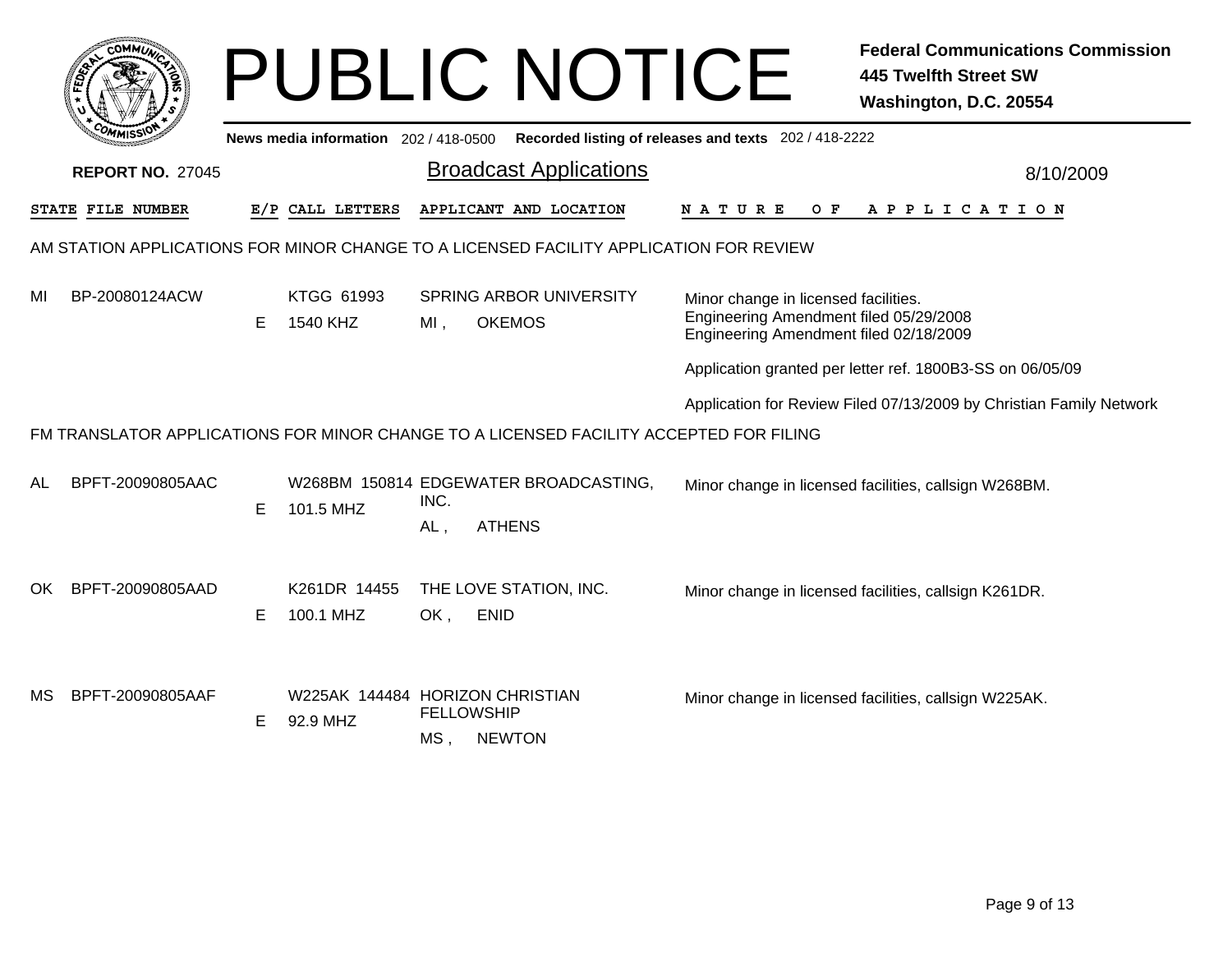|     |                          |    |                                                |                    | <b>PUBLIC NOTICE</b>                                                                   |                                                       | <b>Federal Communications Commission</b><br><b>445 Twelfth Street SW</b><br>Washington, D.C. 20554 |
|-----|--------------------------|----|------------------------------------------------|--------------------|----------------------------------------------------------------------------------------|-------------------------------------------------------|----------------------------------------------------------------------------------------------------|
|     |                          |    | News media information 202/418-0500            |                    |                                                                                        | Recorded listing of releases and texts 202 / 418-2222 |                                                                                                    |
|     | <b>REPORT NO. 27045</b>  |    |                                                |                    | <b>Broadcast Applications</b>                                                          |                                                       | 8/10/2009                                                                                          |
|     | <b>STATE FILE NUMBER</b> |    | E/P CALL LETTERS                               |                    | APPLICANT AND LOCATION                                                                 | N A T U R E<br>O F                                    | APPLICATION                                                                                        |
|     |                          |    |                                                |                    | FM TRANSLATOR APPLICATIONS FOR MINOR CHANGE TO A LICENSED FACILITY ACCEPTED FOR FILING |                                                       |                                                                                                    |
| OH  | BPFT-20090805AAH         | E. | 105.9 MHZ                                      | INC.               | W290BC 140377 POSITIVE ALTERNATIVE RADIO,                                              |                                                       | Minor change in licensed facilities, callsign W290BC.                                              |
|     |                          |    |                                                | OH,                | <b>MIDDLEPORT</b>                                                                      |                                                       |                                                                                                    |
| МS  | BPFT-20090805ABH         | E. | W209CF 77029<br>89.7 MHZ                       | $MS$ .             | RADIO ASSIST MINISTRY, INC.<br><b>GULFPORT</b>                                         |                                                       | Minor change in licensed facilities, callsign W209CF.                                              |
| GA  | BPFT-20090805ACI         | E. | 88.1 MHZ                                       | INC.<br>GA,        | W255AT 152289 EDGEWATER BROADCASTING,<br><b>METTER</b>                                 |                                                       | Minor change in licensed facilities, callsign W255AT.                                              |
| AL  | BPFT-20090805ACP         | E  | 105.3 MHZ                                      | AL,                | W287BO 150999 RADIO ASSIST MINISTRY, INC.<br><b>ENTERPRISE</b>                         |                                                       | Minor change in licensed facilities, callsign W287BO.                                              |
| FL. | BPFT-20090805ACQ         | Е  | W298AW 156550 CALL COMMUNICATIONS<br>107.7 MHZ | GROUP, INC.<br>FL, | <b>NAPLES</b>                                                                          |                                                       | Minor change in licensed facilities, callsign W298AW.                                              |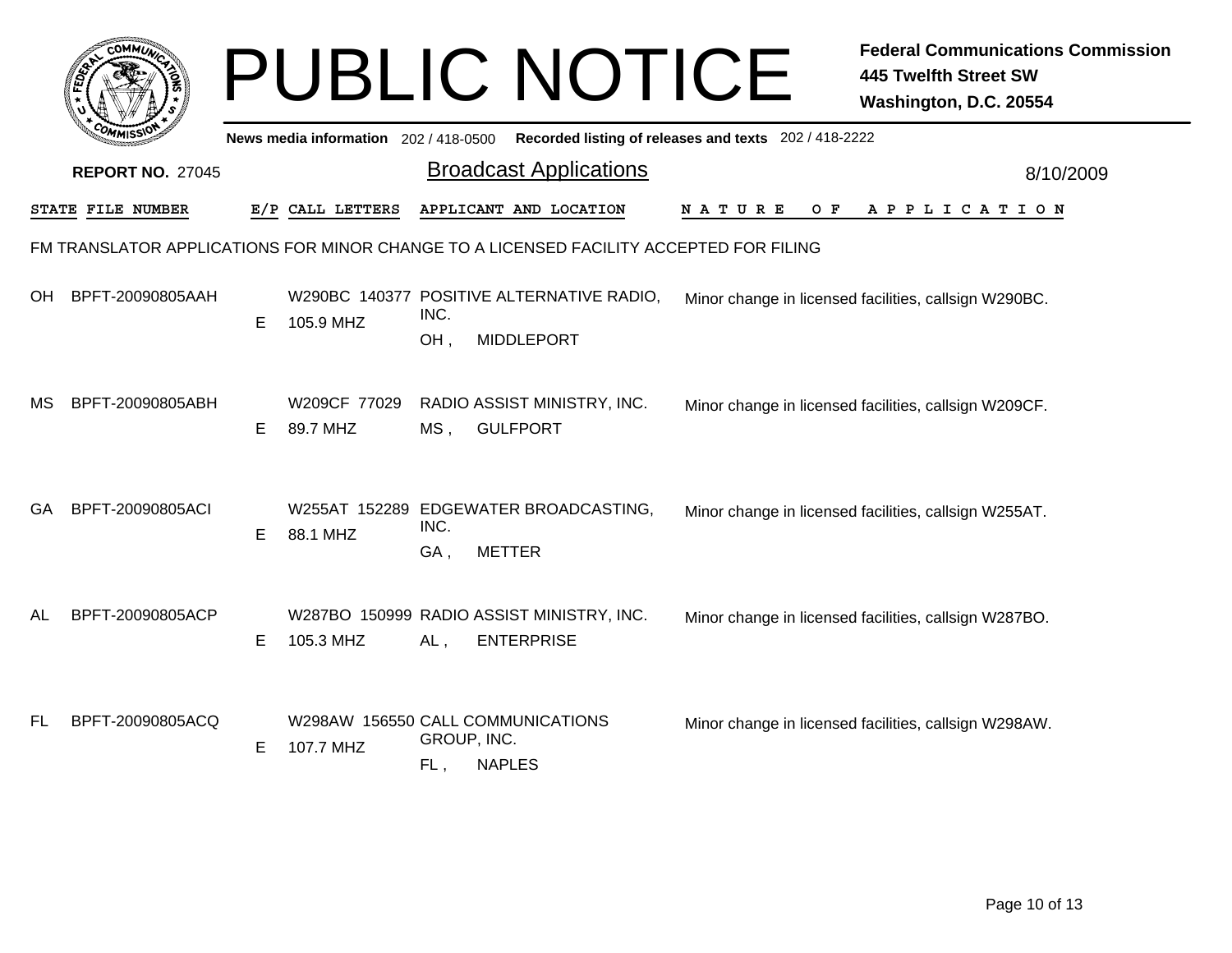|               |                                                                                        |    |                                     |                                               | <b>PUBLIC NOTICE</b>                                                                                                    |                                                                         | <b>Federal Communications Commission</b><br><b>445 Twelfth Street SW</b><br>Washington, D.C. 20554 |  |  |  |  |
|---------------|----------------------------------------------------------------------------------------|----|-------------------------------------|-----------------------------------------------|-------------------------------------------------------------------------------------------------------------------------|-------------------------------------------------------------------------|----------------------------------------------------------------------------------------------------|--|--|--|--|
|               |                                                                                        |    | News media information 202/418-0500 |                                               |                                                                                                                         | Recorded listing of releases and texts 202 / 418-2222                   |                                                                                                    |  |  |  |  |
|               | <b>REPORT NO. 27045</b>                                                                |    |                                     |                                               | <b>Broadcast Applications</b>                                                                                           |                                                                         | 8/10/2009                                                                                          |  |  |  |  |
|               | STATE FILE NUMBER                                                                      |    | E/P CALL LETTERS                    |                                               | APPLICANT AND LOCATION                                                                                                  | O F<br>N A T U R E                                                      | A P P L I C A T I O N                                                                              |  |  |  |  |
|               | FM TRANSLATOR APPLICATIONS FOR MINOR CHANGE TO A LICENSED FACILITY ACCEPTED FOR FILING |    |                                     |                                               |                                                                                                                         |                                                                         |                                                                                                    |  |  |  |  |
| SC            | BPFT-20090805ACT                                                                       | E. | 90.3 MHZ                            | W212CJ 149547 EDGEWATER BROADCASTING,<br>INC. |                                                                                                                         |                                                                         | Minor change in licensed facilities, callsign W212CJ.                                              |  |  |  |  |
|               |                                                                                        |    |                                     | SC,                                           | <b>CHARLESTON</b>                                                                                                       |                                                                         |                                                                                                    |  |  |  |  |
| GA            | BPTTL-20090805ABM                                                                      | E. | W35BB 24157<br>CHAN-35              | WDIG, LLC<br>GA,                              | TV TRANSLATOR OR LPTV STATION APPLICATIONS FOR MINOR CHANGE TO A LICENSED FACILITY ACCEPTED FOR FILING<br><b>DUBLIN</b> |                                                                         | Minor change in licensed facilities, callsign W35BB.                                               |  |  |  |  |
| <b>FILING</b> |                                                                                        |    |                                     |                                               | DIGITAL TRANSLATOR OR DIGITAL LPTV APPLICATIONS FOR MINOR MODIFICATION TO A CONSTRUCTION PERMIT ACCEPTED FOR            |                                                                         |                                                                                                    |  |  |  |  |
| OK            | BMPDTL-20090805AAY                                                                     | E  | KTOU-LD<br>167677<br>CHAN-23        | OK,                                           | MAKO COMMUNICATIONS, LLC<br><b>OKLAHOMA CITY</b>                                                                        | Modification of construction permit file number<br>BDCCDTL-20061012ABF. |                                                                                                    |  |  |  |  |
| <b>PA</b>     | BMPDTL-20090805ACG                                                                     | E  | WLEP-LD<br>168177<br>CHAN-43        | PA,                                           | HAPA MEDIA PROPERTIES, LLC<br>ERIE                                                                                      | Modification of construction permit file number<br>BDCCDTL-20061024AER. |                                                                                                    |  |  |  |  |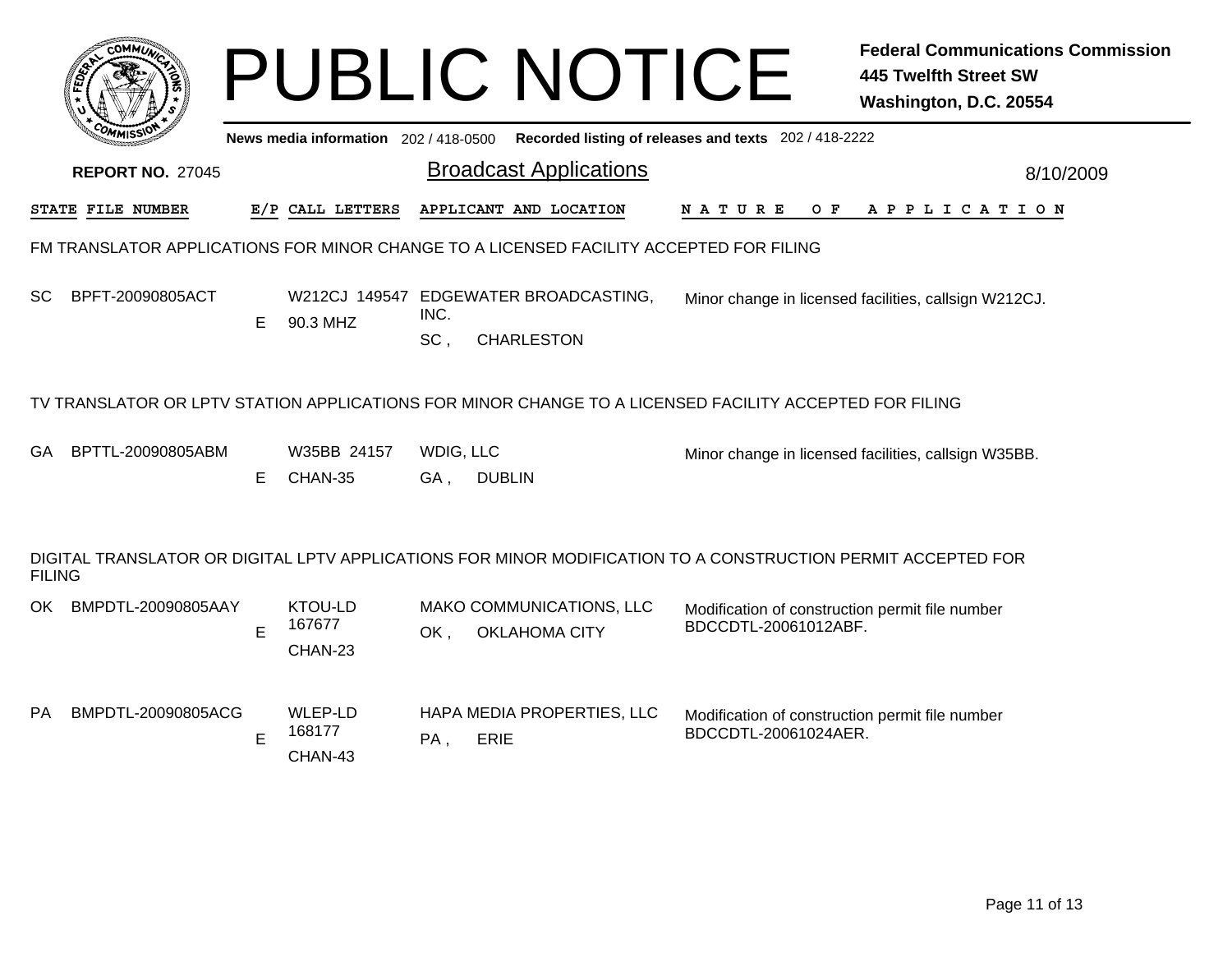|     |                         |    |                                       |                           | <b>PUBLIC NOTICE</b>                                                                           |                                                                                            | <b>Federal Communications Commission</b><br><b>445 Twelfth Street SW</b><br>Washington, D.C. 20554 |
|-----|-------------------------|----|---------------------------------------|---------------------------|------------------------------------------------------------------------------------------------|--------------------------------------------------------------------------------------------|----------------------------------------------------------------------------------------------------|
|     |                         |    | News media information $202/418-0500$ |                           |                                                                                                | Recorded listing of releases and texts 202 / 418-2222                                      |                                                                                                    |
|     | <b>REPORT NO. 27045</b> |    |                                       |                           | <b>Broadcast Applications</b>                                                                  |                                                                                            | 8/10/2009                                                                                          |
|     | STATE FILE NUMBER       |    | E/P CALL LETTERS                      |                           | APPLICANT AND LOCATION                                                                         | N A T U R E<br>O F                                                                         | A P P L I C A T I O N                                                                              |
|     |                         |    |                                       |                           | FM TRANSLATOR APPLICATIONS FOR MINOR MODIFICATION TO A CONSTRUCTION PERMIT ACCEPTED FOR FILING |                                                                                            |                                                                                                    |
| VA. | BMPFT-20090805AAI       | E. | W263AZ 93126<br>100.9 MHZ             | INC.<br>VA,               | POSITIVE ALTERNATIVE RADIO,<br><b>MARTINSVILLE</b>                                             | Mod of CP                                                                                  |                                                                                                    |
| LA  | BMPFT-20090805ABB       | E. | 89.5 MHZ                              | INC.<br>$LA$ ,            | K261DN 153127 EDGEWATER BROADCASTING,<br><b>NEW ORLEANS</b>                                    | Mod of CP                                                                                  |                                                                                                    |
|     |                         |    |                                       |                           | AM STATION APPLICATIONS FOR TRANSFER OF CONTROL ACCEPTED FOR FILING                            |                                                                                            |                                                                                                    |
| OR. | BTC-20090805ACC         | E. | <b>KRVM 54009</b><br>1280 KHZ         | <b>DISTRICT 4J</b><br>OR, | <b>LANE COUNTY SCHOOL</b><br><b>EUGENE</b>                                                     | <b>Voluntary Transfer of Control</b><br>To: LANE COUNTY SCHOOL DISTRICT NO. 4J<br>Form 316 | From: LANE COUNTY SCHOOL DISTRICT NO. 4J                                                           |
|     |                         |    |                                       |                           | FM STATION APPLICATIONS FOR TRANSFER OF CONTROL ACCEPTED FOR FILING                            |                                                                                            |                                                                                                    |
|     | OR BTCED-20090805ACA    | E. | 91.9 MHZ                              | OR,                       | KRVM-FM 59340 LANE COUNTY SCHOOL<br><b>DISTRICT NO. 4J</b><br><b>EUGENE</b>                    | <b>Voluntary Transfer of Control</b><br>To: LANE COUNTY SCHOOL DISTRICT NO. 4J<br>Form 316 | From: LANE COUNTY SCHOOL DISTRICT NO. 4J                                                           |